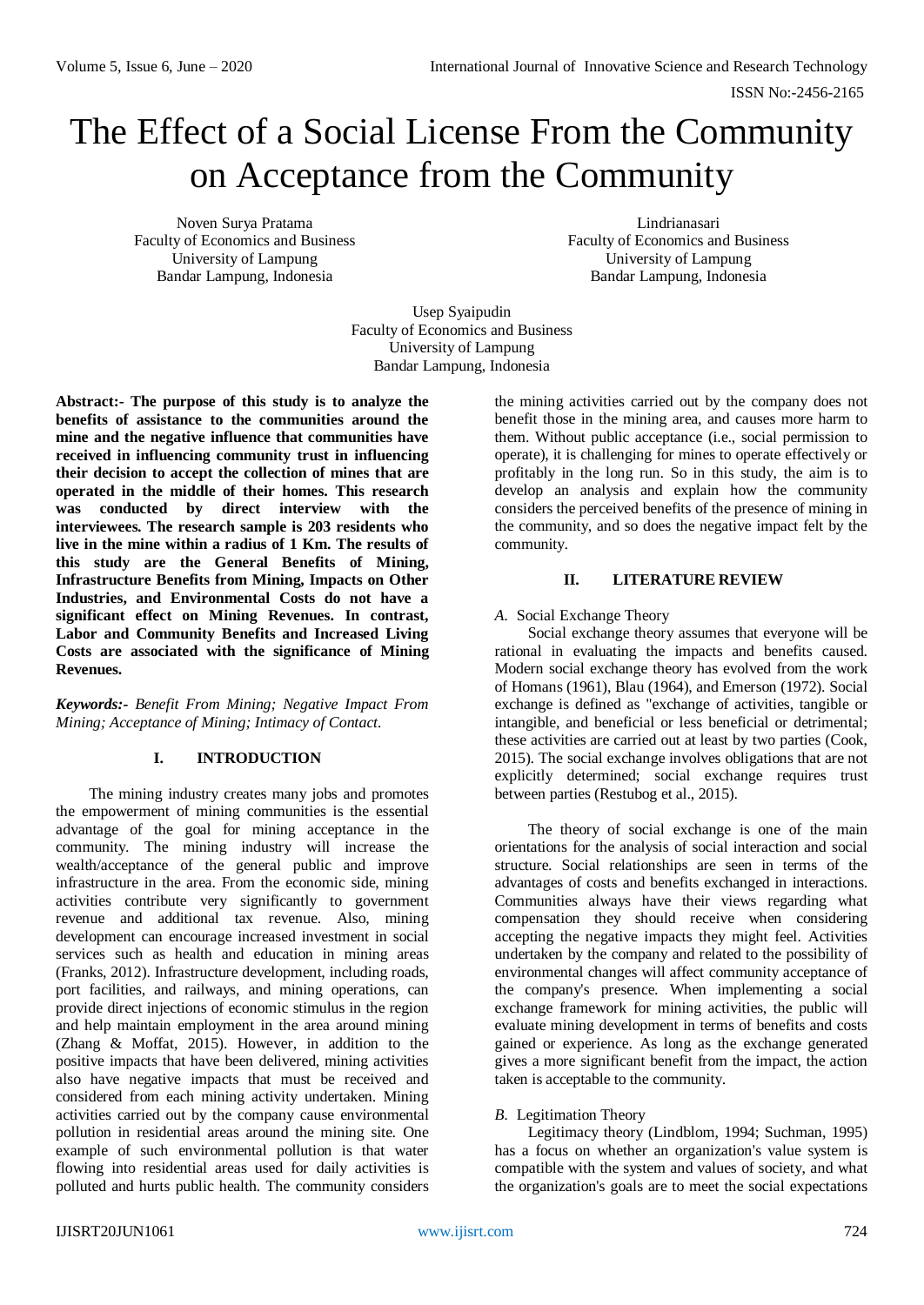of the community. This theory states that the company will strive to ensure that its operations are within the bounds of applicable norms and accepted by society. The difference between a company's value against the value of society is often defined as a "legitimacy gap," which will affect the company's ability to continue its business activities.

Legitimacy gaps can be reduced by increasing compliance with company operations and community expectations. Social contracts represent the expectations of a dynamic society, where people want to know how companies operate. According to the theory of legitimacy, the existence of social contracts between the company and surrounding communities requires companies to always respond to the environment's existence and pay attention by carrying out operations by environmental values (Guthrie et al., 2004). Companies need to know what expectations are expected by the community when they want to start operational, which may hurt the surrounding community. By knowing the expectations expected by the community, this will increase public acceptance of the company's presence.

# *C.* Acceptance of Mining

The community plays an important role and must be considered by mining companies to carry out mining activities smoothly. The results of expectations and the actual reality on the ground will significantly affect community acceptance of mining activities carried out by the company. If the actual reality on the ground from mining activities is worse than expected, community acceptance of mining activities will decrease, and vice versa (Moffat and Zhang, 2014). Acceptance of Mining means acceptance from the community of the company's presence in the community. Acceptance from the community also means that the community supports the activities carried out by the company and considers the activities of the company essential to do because it is beneficial for the community itself. According to the theory of social exchange, the community will weigh the benefits of mining compared to the negative impacts felt in their lives.

Acceptance from the community is essential because it certainly does not want a lot of interference or obstacles when carrying out its operational activities. To that end, obtaining a social license from the community is something that must also be a concern and concern of the company, because by getting the hearts of the community, this means profits for the company both in terms of business and social aspects.

## *D.* General Benefit From Mining

One of the actions that can influence and increase the possibility of acceptance from the community is by providing direct benefits to the surrounding community. General Benefits from Mining are benefits that can be obtained by the community in the form of financial compensation, such as cash directly to the community (Zhang & Moffat, 2015). These benefits can undoubtedly be used directly by the community to meet the basic needs

of the community. They can be considered as compensation expected from the community's negative impacts as a result of mining operational activities. Social permission from the community to operate refers to the continued acceptance and approval of mining development by members of the local community and other stakeholders who can influence profitability (Prno & Scott Slocombe, 2012). In general, companies are encouraged to operate in specific locations because they disturb the environment or socially. Instead, they have to adjust their practices and work in consultation with communities around the mine.

General Benefit from Mining is also related to the provision of compensation to the community as a result of the community being harmed due to the operational activities of the mining company, such as damage to residents' homes resulting from the process of mining activities (Zhang & Moffat, 2015). General Benefit from Mining provided by the company is expected to be able to make the community more prosperous in terms of economy, because basically, the community wants to change for the better, especially in terms of the economy. Benchmarks for community welfare will be seen from the comparison between before the mining company was present in the middle of the community and afterward. By making the community more prosperous, of course, this will facilitate and assist companies in increasing public trust and lead to acceptance of the company's presence in the community (Zhang & Moffat, 2015).

# *E.* Infrastructure Benefit From Mining

Infrastructure Benefits From Mining relates to the company's benefits in the form of infrastructure development in locations around the mining area and community dwellings. For example, building bridges and repairing roads in the area around the communities' dwellings. Sometimes mining companies also invest in infrastructure around the communities affected by mining consider it as part of agreements and provisions of local and state governments that are part of the corporate social responsibility agenda or CSR (Harvey & Bice, 2014). Infrastructure Benefits From Mining that can be offered by companies can also be in the form of social infrastructure development such as the construction of sports fields, places of worship, and public health services (Zhang & Moffat, 2015). Providing benefits in development should be done by the company adjusted to the surrounding community's needs to avoid futile development. Before carrying out development, the company should hold discussions with the community who live around the community to find out the community's wishes so that the provision of benefits becomes more directed.

## *F.* Employment and Community Benefit from Mining

Another benefit of the surrounding community is the existence of Employment and Community Benefits from Mining. Mining also encourages improvement in social conditions by creating direct employment (Fleming & Measham, 2014). Provision of these benefits can be in the form of providing local training programs to the community, such as labor-intensive programs and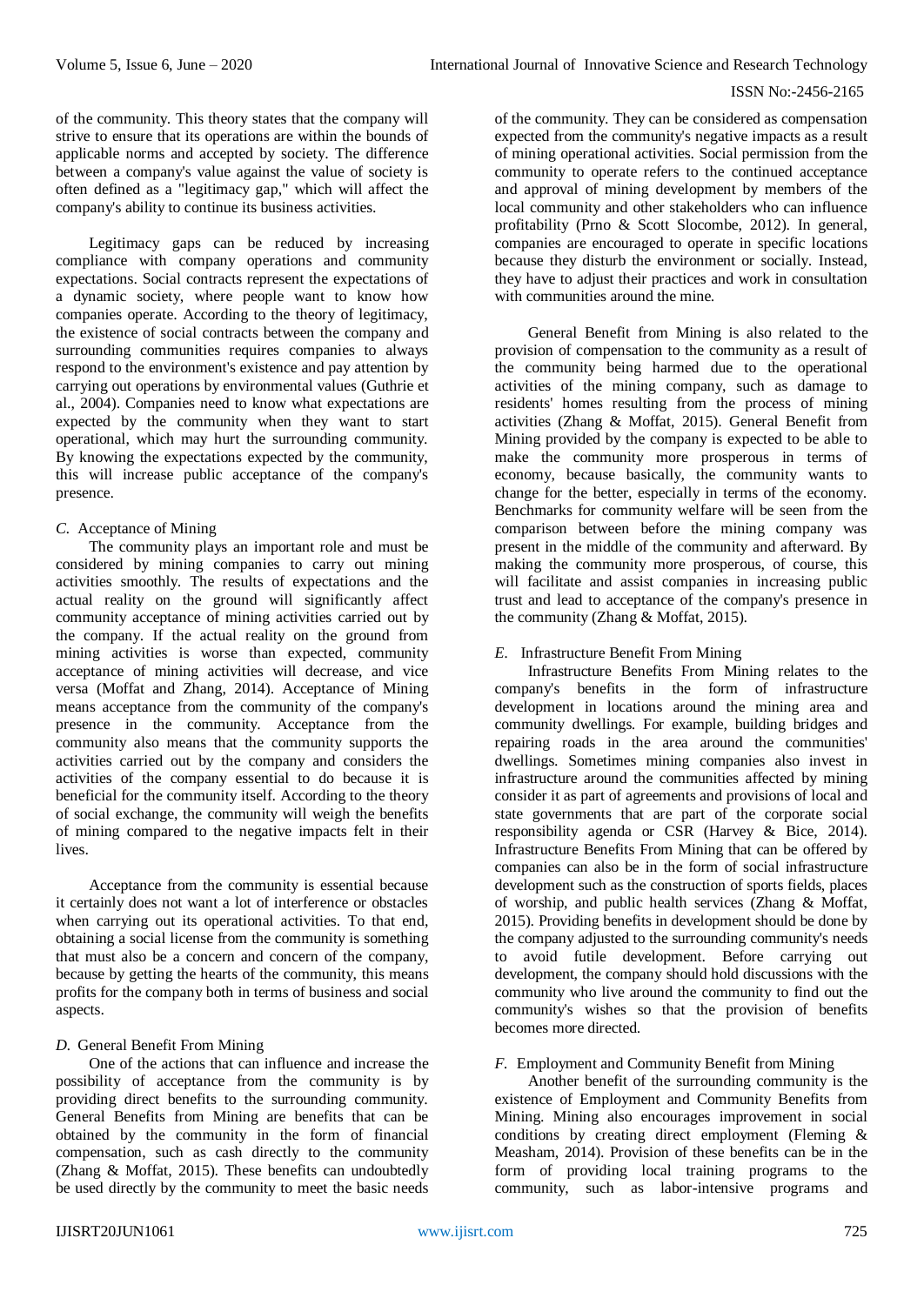development of a local community that can be directly felt by the community and, in other words, directly related to community empowerment (Zhang & Moffat, 2015). Employment and Community Benefits from Mining obtained by the community can also be in the form of employment.

Communities can be part of the mining company itself as day laborers and permanent workers and, as a result, will get income that can affect their economy better (Zhang & Moffat, 2015). Mining management companies are also expected to provide benefits in the form of support and participation in the development of local communities, involved in events held by the community. When the company conducts these activities consistently, the public trust will increase, and eventually, the company can thoroughly receive the company's presence.

## *G. Increased Living Cost*

The presence of mining companies in the middle of residential areas certainly does not rule out the possibility of hurting the community. The influx of mining workers in the middle of community settlements can put massive pressure on housing stock and prices, raise housing prices around the location and rent financing, and can also increase the cost of living in the cities around the mining site (Fleming & Measham, 2014). Increased Living Cost can also mean that the community around the mine feels a significant increase in the cost of living when the mining company starts its mining activities around the location of their residence. The increase in costs certainly adds to the economic burden on society and makes this a loss and impact that must be received by the community (Zhang & Moffat, 2015).

#### *H. Impact on Other Industries*

Mining activities also hurt other industries such as manufacturing, agriculture, and tourism, as well as the environment around the area where people live. Both the construction and production phases of mining development make high demands for skilled and unskilled labor resources. With the existence of mining activities, the location of residences of residents who might potentially be a place of tourism could be lost because of these activities. Besides the tourism sector, other impacts can also be felt by other industries such as the manufacturing and construction sectors. The demand for workers by mining companies has provided significant economic benefits to people's lives; this has resulted in companies from these industries having to offer their workers a higher wage than those offered by the mining industry to be able to get a limited workforce that is life around the mining area, or the company operates (Zhang & Moffat, 2015).

# *I. Environmental Cost*

The impact is most felt by the community mining activities disrupt the environment where people live. For example, mining operations tend to produce dust and noise and impact the quality and quantity of groundwater (Franks, 2012). Risks perceived in the future related to mining activities also include disruption of the natural environment and industry's contribution to future climate change.

# **III. HYPOTHESIS AND EQUATION**

#### *A. General Benefit from Mining and Acceptance of Mining*

One of the actions that can generate acceptance from the community is by providing benefits from mining for the surrounding community. The benefits from mining obtained by the community in the form of employment, business opportunities (Moffat & Zhang, 2014), and economic conditions (Zhang & Moffat, 2015). Benefit from mining in the form of increasing individual and family wealth positively influences community acceptance (Zhang & Moffat, 2015).

**Ha1**: General Benefit from Mining has a positive and significant impact on Acceptance of Mining

## *B. Infrastructure Benefit from Mining and Acceptance of Mining*

Benefits in the form of improving the state of infrastructure such as road construction, ports, public facilities, and information and telecommunications facilities by mining companies can make people more receptive to mining activities, and infrastructure improvements are essential factors in receiving mining activities (Zhang & Moffat, 2015).

**Ha2**: Infrastructure Benefit from Mining has a positive and significant impact on Acceptance of Mining

## *C. Employment and Community Benefit from Mining and Acceptance of Mining*

Mining activities that can create opportunities and employment have a positive effect and an essential factor in the acceptance of mining activities (Zhang & Moffat, 2015). With the opening of mining land in an area will also provide employment opportunities for people in the area. Mining activities in Indonesia have significantly opened up employment opportunities in developing remote areas. The development of new growth centers in several regions has provided benefits in the development of necessary infrastructure, increased state revenue, and employment.

**Ha3:** Employment and Community Benefits from Mining have a positive and significant impact on Acceptance of Mining.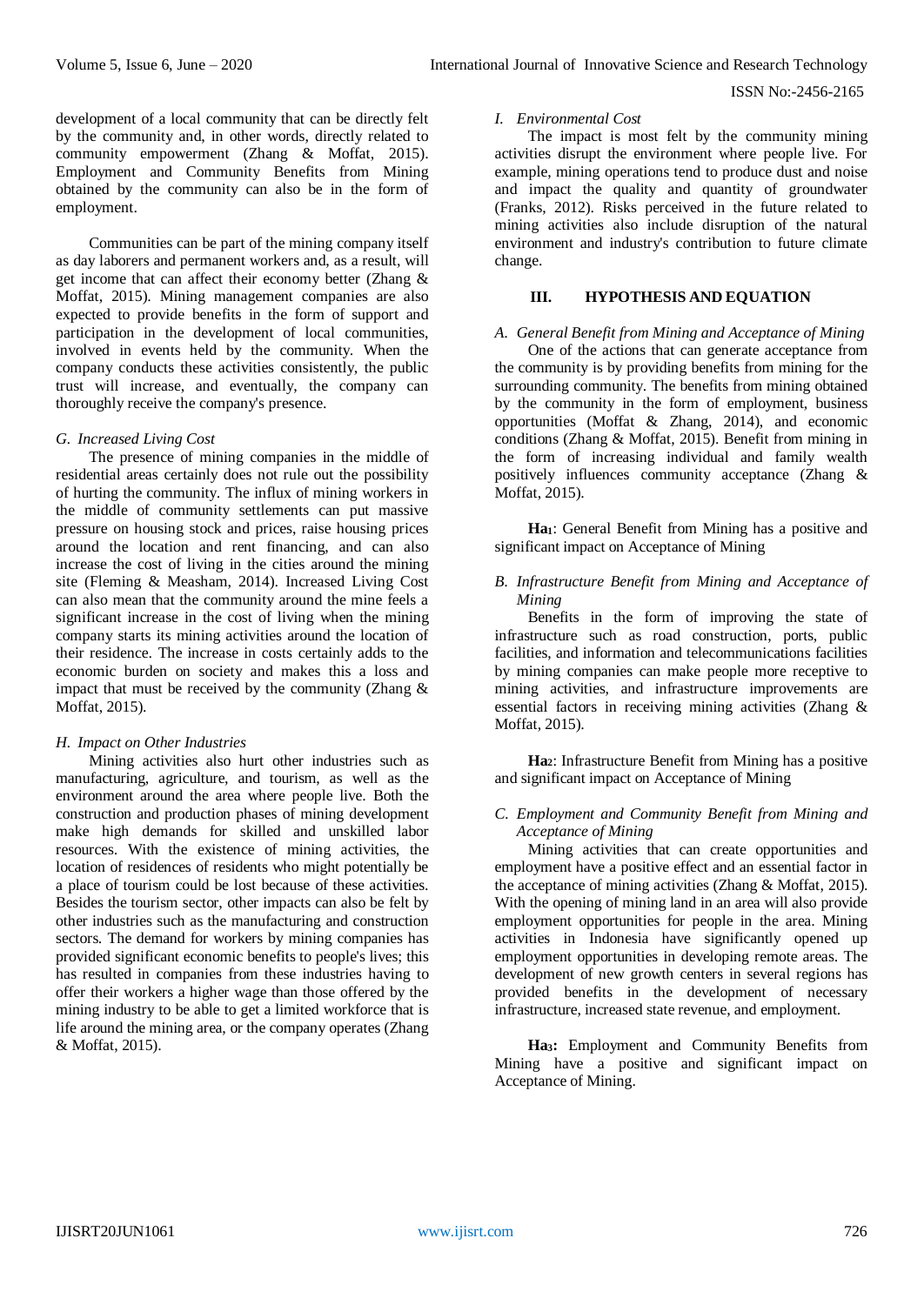# *D. Increased Living Cost and Acceptance of Mining*

The increase in the cost of living harms the receipt of mining activities, but the impact is not significant for the community (Zhang & Moffat, 2015). Mining activities have negative impacts, such as high living costs for the communities around the mine. The high increase in the cost of living can cause the people who live around the mine to be required to spend more money in the fulfillment of daily life. When the community feels disadvantaged, of course, this will make the company have a negative image in the eyes of the community, and this will undoubtedly make public acceptance of the company to decline. The declining trust from the community will make it difficult for companies to obtain social licenses to support the company's smooth operations in conducting mining activities.

## **Ha4**: *Increased Living Cost has a negative and significant impact on Acceptance of Mining*

## *E. Impact on Other Industries and Acceptance of Mining*

The study results by Zhang & Moffat (2015) mention that the higher the negative impact of mining activities on other industries such as tourism, the public perception of mining revenue will be reduced. Other negative impacts are not paying attention to environmental sustainability, logging, excessive waste of activities, ex-mining areas that are left open, and land disputes with surrounding communities. These factors have a negative influence on the Acceptance of Mining. Other negative impacts such as the occurrence of urbanization, the nature of consumerism, agricultural land are decreasing, people's way of life is changing, and there is a shift in livelihoods.

**Ha5**: Impact on Other Industries has a negative and significant impact on Acceptance of Mining.

#### *F. Environmental Cost and Acceptance of Mining*

The community's perception of the negative impact of mining activities on the environment influences the decline in community income (Zhang & Moffat, 2015), finding that environmental impacts are essential in receiving or not mining activities. Behavior and community attention to the environment is the most crucial factor in receiving mining activities (Litmanen et al., 2016). The findings of Litmanen et al. (2016), shows that community behavior that is more concerned or concerned about environmental conditions is negatively related to mining activities

**Ha6**: Environment Cost has a negative and significant impact on the Acceptance of Mining.

## **IV. EQUATION AND RESEARCH MODEL**

#### *A. Equation*

*Acceptance of Mining* =  $\alpha + \beta \beta GBM + \beta \beta BM + \beta G$ *β3ECBM + β4ILC + β5IOO + β6EC +* e

#### *B. Research Model*





#### **V. RESEARCH METHOD**

# *A. Types and Sources of Data*

This type of research is a field survey. Survey research method or simply called survey method is research whose primary source of data and information is obtained from respondents as research samples using questionnaires or questionnaires as data collection instruments. The data source of this research came from speakers who conducted direct interviews to ensure that the data's validity directly came from the people living around the mining area.

## *B. Research Population and Sample*

This research population is the people who live around the mine within  $\pm$  1 km radius of the mine. The sample of this study was 203 respondents living in the area around the mine. Research Variables and Measurements

## *Independent Variable*

The dependent variable of this study is the Acceptance of Mining. Measurement of this variable refers to research conducted by Zhang & Moffat 2015, entitled "A balancing act: The role of benefits, impacts, and confidence in governance in predicting acceptance of mining in Australia." The dependent variable in this study was measured using questionnaires number 1 to 5 in the appendix. Questionnaires are given to respondents in the form of statements using the Likert scale 1-7, where the scale of 1 (strongly disagree) to 7 (strongly agree).

- *Independent Variable*
- *General Benefit from Mining*

General Financial Benefit is used to determine the welfare of the community around the mine in financial terms since the presence of the mine around the location of their residence. Measurement of this variable is done by conducting interviews using questionnaires number 6 to 9 in the attached questions. In measuring this variable, it will refer to research conducted by Kieren Moffat & Airon Zhang (2015) with the title "A balancing act: The role of benefits, impacts, and confidence in governance in predicting acceptance of mining in Australia." Questionnaires are given to respondents in the form of statements using a 1-7 Likert scale, where the scale of 1 (strongly disagree) to 7 (strongly agree).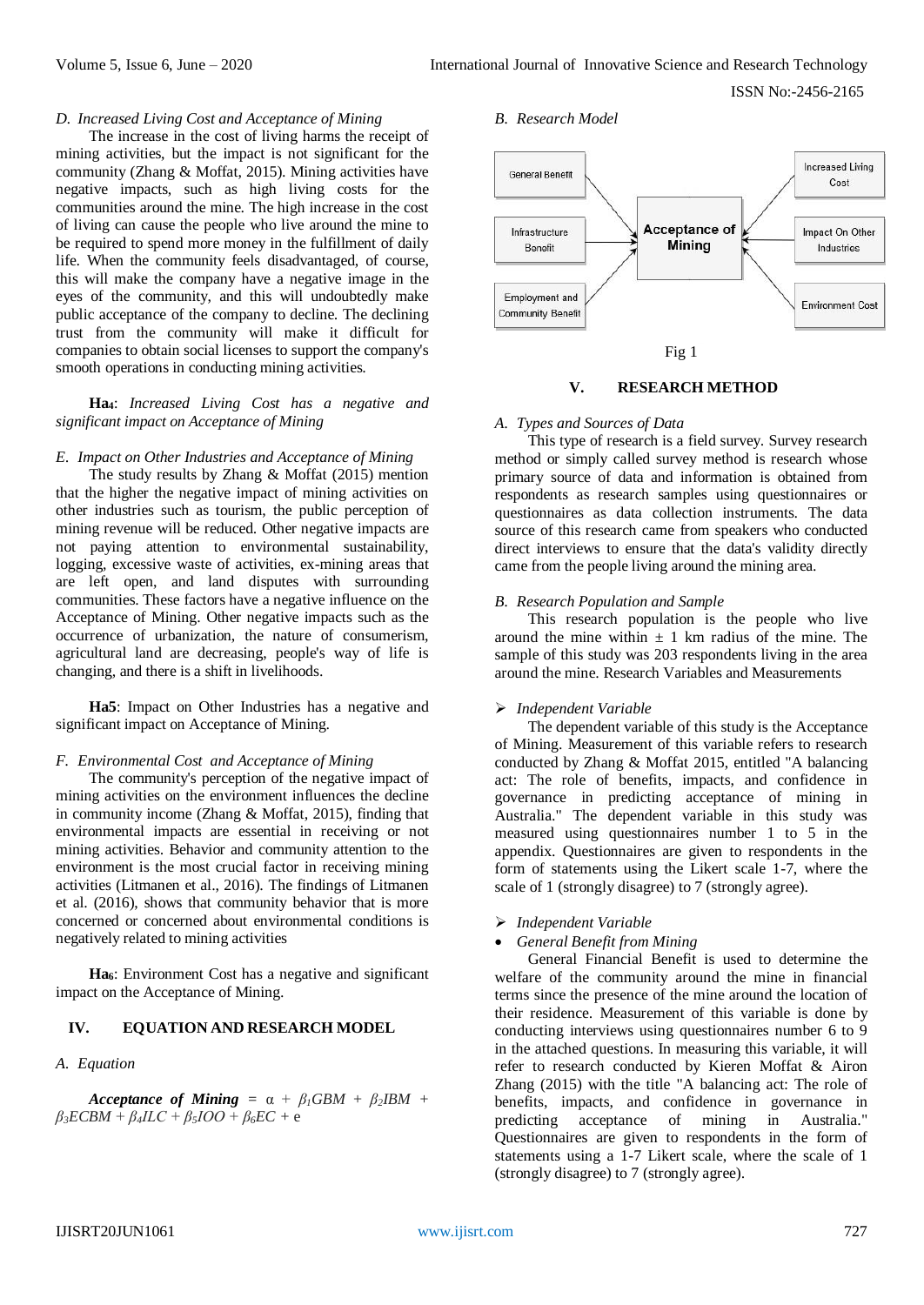#### *Infrastructure Benefit From Mining*

Improvement in infrastructure is used to measure the community's benefits in terms of infrastructure development around the mining area where they live. Measurement of Improvement in Infrastructure refers to research conducted by Kieren Moffat & Airong Zhang with the title "A balancing act: The role of benefits, impacts, and confidence in governance in predicting mining acceptance in Australia" in 2015. This variable was measured using a number questionnaire 10 to 13 in the attachment to the question. Questionnaires are given to respondents in the form of statements using the Likert scale 1-7, where the scale of 1 (strongly disagree) to 7 (strongly agree).

## *Employment and Community Benefit From Mining*

Employment and Community Development is used to determine the company's contribution to the development of communities and communities around the mining area. Measurement of Employment and Community Development refers to research conducted by Kieren Moffat & Airong Zhang with the title "A balancing act: The role of benefits, impacts, and confidence in governance in predicting acceptance of mining in Australia" in 2015. Measurement of this variable uses a questionnaire number 14 to 17 in the attachment to the question. Questionnaires are given to respondents in the form of statements using the Likert scale 1-7, where the scale of 1 (strongly disagree) to 7 (strongly agree).

## *Increased Living Cost*

Increased Living Cost is used to measure the increase in living costs felt by the community around the mine as a result of mining operational activities carried out by the company. Measurement of Increased Living Cost refers to research conducted by Kieren Moffat & Airong Zhang with the title "A balancing act: The role of benefits, impacts and confidence in governance in predicting acceptance of mining in Australia" in 2015. Measurements made to measure variables. This uses questionnaires number 18 to 20 in the attached questions. Questionnaires are given to respondents in the form of statements using the Likert scale 1-7, where the scale of 1 (strongly disagree) to 7 (strongly agree).

#### *Impact on Other Industries*

Impact on Other Industry is used to measure the perceived impact on other industries as a result of the company's mining operational activities. Measurement of Impact on Other Industry refers to research conducted by Kieren Moffat & Airong Zhang with the title "A balancing act: The role of benefits, impacts, and confidence in governance in predicting acceptance of mining in Australia" in 2015. Measurements made to measure This variable uses questionnaires number 21 and 22 in the attached questions. The questionnaire is given to respondents in the form of statements using the Likert scale 1-7, where the scale of 1 (strongly disagree) to 7 (strongly agree).

## *Environmental Cost*

The environmental cost is used to measure the impact caused to the environment around the mining area as a result of mining operational activities carried out by the company. Measurement of Employment and Community Development refers to research conducted by Kieren Moffat & Airong Zhang with the title "A balancing act: The role of benefits, impacts, and confidence in governance in predicting acceptance of mining in Australia" in 2015. Measurements made to measure This variable uses questionnaires number 23 to 26 in the attached questions. Questionnaires are given to respondents in the form of statements using the Likert scale 1-7, where the scale of 1 (strongly disagree) to 7 (strongly agree).

### **VI. RESULT AND DISCUSSION**

#### *A. Descriptive Analysis*

The profile of respondents participating in this study is shown in the following table:

| <b>Sex</b>   | <b>Frequent</b> | Percentage |
|--------------|-----------------|------------|
| Man          | 113             | 55,67%     |
| Woman        | 90              | 44,33%     |
| <b>Total</b> | 203             | 100%       |

Tabel 1:- Details of Participants by Gender

From the table, we can see a description of the sex and age of the respondent. When viewed from the gender of male respondents more than women, namely 113 men (55.67%), women as many as 90 people (44.33%). The average age of respondents is in the age range 26-45 years as many as 86 people (42.36%) and the age range 46-65 years as many as 90 people (44.33%). The average citizen who lives around the mine has completed high school education and has lived near the mining area for more than five years.

| Dependent Variable                                                                                                            | R Square | R Square<br><b>Adjusted</b> |  |  |  |
|-------------------------------------------------------------------------------------------------------------------------------|----------|-----------------------------|--|--|--|
| Acceptance of Mining                                                                                                          | 0.946    | 0.945                       |  |  |  |
| $T_{\rm{c}}$ 1.10 $\Omega_{\rm{c}}$ $\Omega_{\rm{c}}$ $\Omega_{\rm{c}}$ $\Omega_{\rm{c}}$ $\Omega_{\rm{c}}$ $\Omega_{\rm{c}}$ |          |                             |  |  |  |

Tabel 2:- R-Square Table

R-Squares values in table 2 mentioned that 94.6% of the independent variables in this study could explain the Acceptance of Mining variable.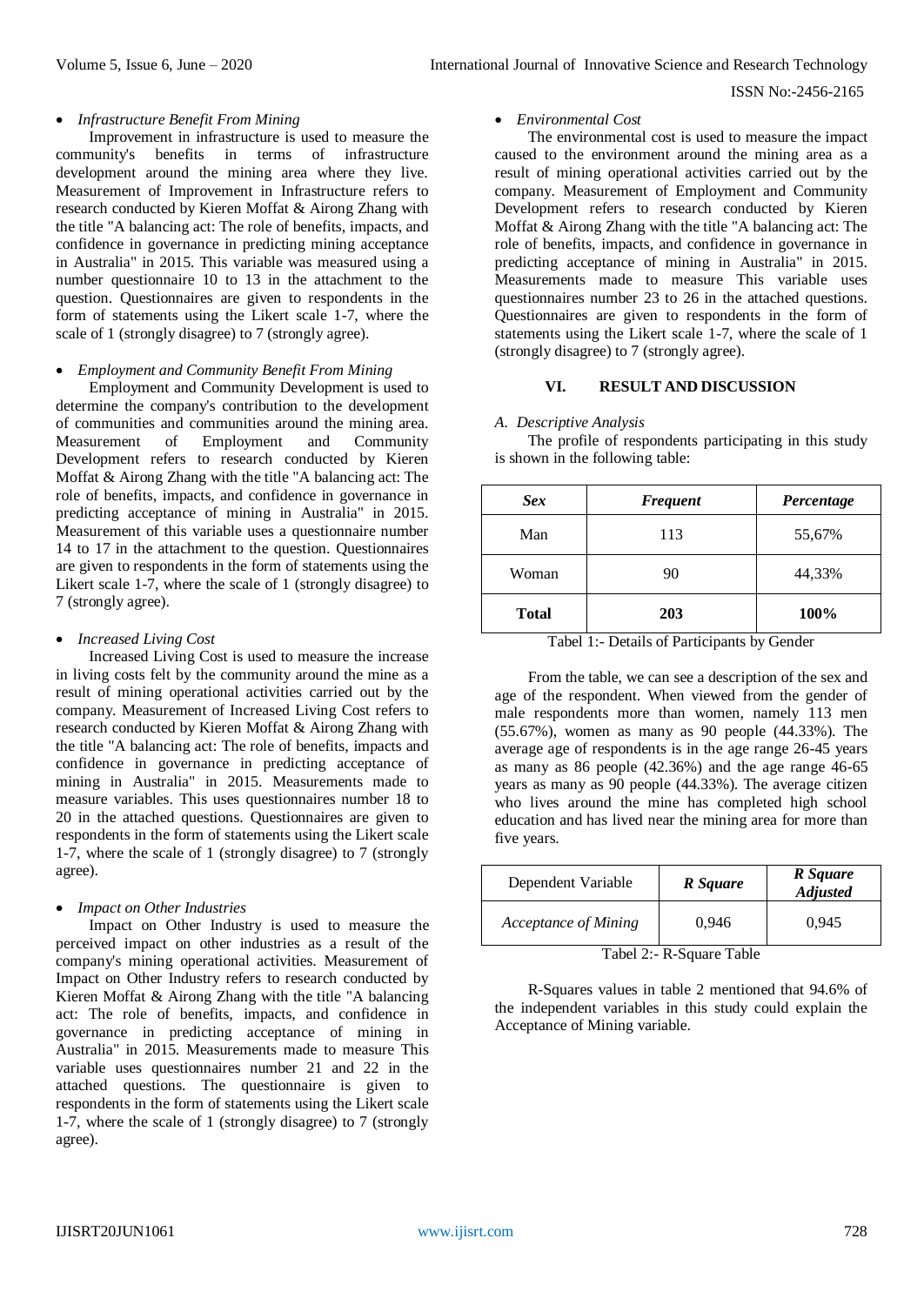# *B. Data Analysis*

Bootstrapping test results in this study from the PLS analysis are as follows:

| Research Variable                                                                         | <b>Original Sample</b> | <b>P-Values</b> | <b>Research Result</b> |
|-------------------------------------------------------------------------------------------|------------------------|-----------------|------------------------|
| <b>General Benefit from Mining-&gt;Acceptance of</b><br><b>Mining</b>                     | 0.304                  | 0.061           | Rejected               |
| <b>Infrastructure Benefit From Mining -&gt; Acceptance</b><br>of Mining                   | $-0.052$               | 0.190           | Rejected               |
| <b>Employment and Community Benefit from Mining</b><br>$\rightarrow$ Acceptance of Mining | 0.455                  | 0.000           | Accepted               |
| <b>Increased Living Cost -&gt; Acceptance of Mining</b>                                   | 0.057                  | 0.005           | Accepted               |
| <b>Impact on Other Industries -&gt; Acceptance of</b><br><b>Mining</b>                    | 0.034                  | 0.068           | Rejected               |
| <b>Environmental cost -&gt; Acceptance of Mining</b>                                      | $-0,165$               | 0,107           | Rejected               |

Table 3:- Data Processing Results

The effect of the General Benefit of Mining on Acceptance of Mining shows a path coefficient of 0.304 and a p-value of 0.061. A p-value was more significant than 0.05, which means Hypothesis 1 is rejected. Based on these results it can be interpreted that the General Benefit of Mining does not significantly influence the Acceptance of Mining this means it can be concluded that hypothesis 1 of General Benefit of Mining is not able to be the one that affects Acceptance of Mining from the community around the mine to mining activities. If we associate it with the Social Exchange Theory, for the community, the General Benefit of Mining variable is not the main benefit; that is the reason for them to accept the presence of the mine in the community. This research is by research conducted by Zandvliet and Anderson (2009), which has the result of observations where the money itself is not enough to 'buy' community income around the mining area.

The effect of Improvement in Infrastructure on Acceptance of Mining shows a path coefficient of -0.052 and a p-value of 0.19. The p-value is smaller than 0.05, but it produces a negative effect; this means that Hypothesis 2 is rejected. Based on these results it can be interpreted that Improvement in Infrastructure does not have a significant positive effect on Acceptance of Mining this means it can be concluded that hypothesis 2 Improvement in Infrastructure does not have a positive and significant effect on Acceptance of Mining from communities around the mine to mining activities. If we associate with Social Exchange Theory, for the community in this study, it is also known that Improvement in Infrastructure is also not the main benefit that can make the community consider and become their reason for accepting the mine's presence in the community.

The effect of Employment and Community Development on Acceptance of Mining shows a path coefficient of 0.455 and a p-value of 0,000. A p-value of fewer than 0.05 means that Hypothesis 3 is accepted. Based on these results, it can be interpreted that Employment and Community Development has a significant positive effect

on Acceptance of Mining. This means that it can be concluded that Hypothesis 3 Employment and Community Development has a positive influence on Acceptance of Mining from the community around the mine to mining activities. These results are in line with the Social Exchange Theory, which says that people tend to consider the benefits and impacts of the company rationally and they feel that community empowerment in the form of job vacancies is a benefit and one of the main reasons that can make them accept the presence of mining in the middle of the place they live.

The effect of Increased Living Cost on Acceptance of Mining shows a path coefficient of 0.057 and a p-value of 0.005. The p-value is smaller than 0.05, but the hypothesis's effect is positive, which means that Hypothesis 4 is rejected. Based on these results it can be interpreted that Increased Living Cost is rejected and does not have a significant adverse effect on Acceptance of Mining this means it can be concluded that hypothesis 4 Increased Living Cost does not have a negative and significant effect on Acceptance of Mining from the community around the mine to mining activities but produce a positive influence. If we associate it with the Social Exchange Theory, for the community, the presence of a mine in the middle of their settlement provides more benefits or benefits than negative impacts such as Increased Living costs so that they rationally accept the presence of a mine. This is in line with research conducted by Zhang & Moffat (2015), which has similar observations where people living in the mining area do not feel the increased living cost incurred from the presence of a mine in the middle of their settlement.

The effect of Impact on Other Industries on Acceptance of Mining shows a path coefficient of 0.034 and a p-value of 0.068. The p-value is more significant than 0.05, but the effect of the hypothesis is positive; this means that Hypothesis 5 is rejected. Based on these results it can be interpreted that Impact on Other Industries is rejected and does not have a significant adverse effect on Acceptance of Mining this means it can be concluded that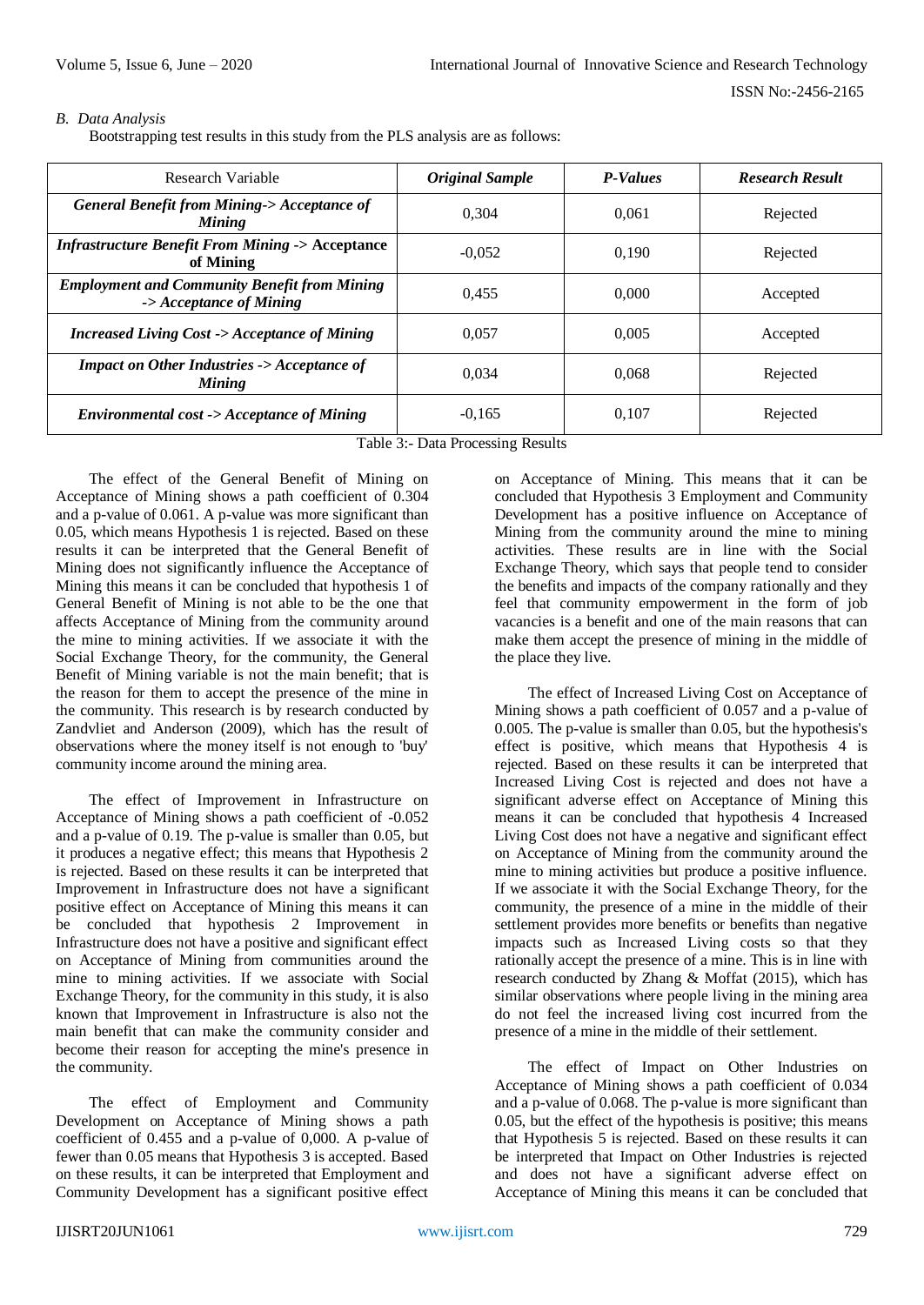the hypothesis 5 Impact on Other Industries has no harmful and significant effect on Acceptance of Mining from the community around the mine to activities mining but instead produces a positive influence. If we associate it with Social Exchange Theory, for the community, the presence of a mine in the middle of their settlement gives more benefits or benefits compared to negative impacts such as Impact on Other Industries, so that they rationally accept the presence of a mine.

The influence of the Environmental Cost on Acceptance of Mining shows a path coefficient of -0.165 and a p-value of 0.554. A p-value higher than 0.05, this means that Hypothesis 6 is rejected. Based on these results, it can be interpreted that the Environmental Cost is rejected and does not significantly influence the Acceptance of Mining this means it can be concluded that the hypothesis 6 Environmental Cost does not significantly influence the Acceptance of Mining of the community around the mine on mining activities.

## **VII. CONCLUSION**

Employment and Community Development in the form of employment is one of the benefits or benefits that can increase the trust of the people who live around the mine, which leads to the acceptance of the mine during the community because it is considered beneficial and can improve the economy of the people living around the mine. The community realizes that the environmental costs arising from mining activities can damage the environment, but this does not have a significant effect on the Acceptance of Mining of the people who live around the mine because the community feels a Balance of Benefit Over Cost, especially with the presence of a lot of labor absorption which generates income for them. The General Benefit of Mining and Improvement in Infrastructure does not have a significant effect on the Acceptance of Mining of the people who live around the mine, because not all people expect benefits in the form of cash assistance or infrastructure development. However, instead, they expect benefits in other forms. Impact on Other Industries and Increased Living Cost does not have a significant effect on the Acceptance of Mining of the people living around the mine because the presence of the mine does not affect their lives or work. So we can conclude that the benefits received by the community are proven to be able to increase the Acceptance of Mining from the community living around the mine and also the negative impact felt by the community can reduce the community Acceptance of Mining. However, in this study, the community did not care about the negative impacts that might arise from mining activities because the main benefit that made them accept mining activities carried out by the company was the empowerment of the surrounding community in the form of opening vacancies at the mine involving the surrounding community as workers.

## **REFERENCES**

- [1]. Besley, J. C. (2010). Public engagement and the impact of fairness perceptions on decision favorability and acceptance. Science Communication, 32(2), 256– 280[. https://doi.org/10.1177/1075547009358624](https://doi.org/10.1177/1075547009358624)
- [2]. Conde, M., & Le Billon, P. (2017). Why do some communities resist mining projects while others do not? Extractive Industries and Society, 4(3), 681–697. <https://doi.org/10.1016/j.exis.2017.04.009>
- [3]. Cook, K. S. (2015). Exchange: Social. In International Encyclopedia of the Social & Behavioral Sciences: Second Edition (Second Edi, Vol. 8). Elsevier. <https://doi.org/10.1016/B978-0-08-097086-8.32056-6>
- [4]. De Cremer, D., Tyler, T. R., & den Ouden, N. (2005). Managing cooperation via procedural Fairness: The mediating influence of self-other merging. Journal of Economic Psychology, 26(3 SPEC. ISS.), 393–406. <https://doi.org/10.1016/j.joep.2004.12.004>
- [5]. Franklin, A. L., & Pagan, J. F. (2006). Organization Culture as an Explanation for Employee Discipline Practices. Review of Public Personnel Administration,  $26(1)$ ,  $52-73$ . <https://doi.org/10.1177/0734371X05277335>
- [6]. Hall, N., Lacey, J., Carr-Cornish, S., & Dowd, A. M. (2015). Social license to operate: Understanding how a concept has been translated into practice in energy industries. Journal of Cleaner Production, 86, 301– 310[. https://doi.org/10.1016/j.jclepro.2014.08.020](https://doi.org/10.1016/j.jclepro.2014.08.020)
- [7]. Hewstone, M., Lolliot, S., Swart, H., Myers, E., Voci, A., Ramiah, A. Al, & Cairns, E. (2014). Intergroup contact and intergroup conflict. Peace and Conflict, 20(1), 39–53.<https://doi.org/10.1037/a0035582>
- [8]. Moffat, K., & Zhang, A. (2014). The paths to social license to operate: An integrative model explaining community acceptance of mining. Resources Policy,  $39(1)$ , 61–70. <https://doi.org/10.1016/j.resourpol.2013.11.003>

[9]. Owen, J. R., & Kemp, D. (2013). Social license and

- mining: A critical perspective. Resources Policy, 38(1), 29–35. <https://doi.org/10.1016/j.resourpol.2012.06.016>
- [10]. Pettigrew, T. F., & Tropp, L. R. (2006). A metaanalytic test of intergroup contact theory. Journal of Personality and Social Psychology, 90(5), 751–783. <https://doi.org/10.1037/0022-3514.90.5.751>
- [11]. Prno, J., & Scott Slocombe, D. (2012). Exploring the origins of "social license to operate" in the mining sector: Perspectives from governance and sustainability theories. Resources Policy, 37(3), 346– 357[. https://doi.org/10.1016/j.resourpol.2012.04.002](https://doi.org/10.1016/j.resourpol.2012.04.002)
- [12]. Rubin, E. V. (2009). The role of procedural justice in public personnel management: Empirical results from the department of defense. Journal of Public Administration Research and Theory, 19(1), 125–143. <https://doi.org/10.1093/jopart/mum035>